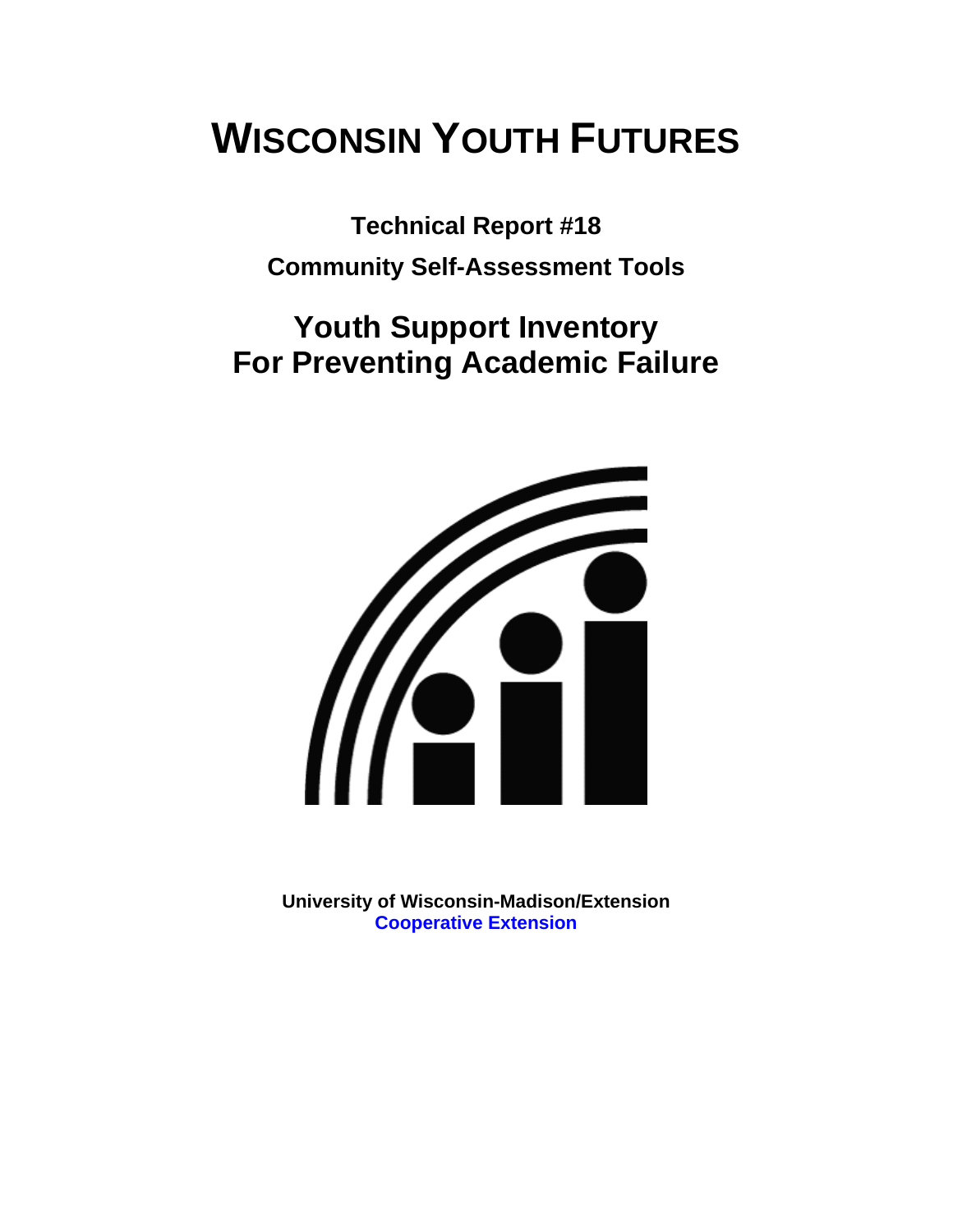## **Technical Report #18 Community Self Assessment Tools:**

# **Youth Support Inventory For Preventing Academic Failure**

#### **Instructions**

The purpose of the inventory is to identify areas where support for youth in this community is strong as well as areas where it could improve. Each item has been selected because scientific studies have found it to be related to academic failure among young people. While no community has all of the supports listed, it is often possible to develop supports when citizens like you think they are important.

In order to begin thinking about the resources available in your community, please rate each item to the best of your knowledge; leave blank any questions you do not have enough information to complete on your own. Several items of the inventory labeled *community data* are completed with the data from the TAP survey or other local information sources. For those items labeled *citizen rating*, fill in the blanks by marking "Extensive", "Limited", "Does Not Exist", or "?". Also note by each statement the specific supports or resources available in the community.

The inventory is usually completed by a committee or coalition, first in small groups and the in the large group. After you have rated the items in the assigned section, discuss each item with your small group. Agree on a small group rating of "Extensive", "Limited", "Does Not Exist", or "?". The "?" means you are not sure whether this support is present or available and your group will need to gather further information to find out. Ratings of "Limited" or "Does Not Exist" are gaps that exist in your community and are areas that may need attention. Select a spokesperson from the small group to report back your ratings to the large group. The members of the large group can accept the ratings of the small group or make changes. The consensus reached by the group assesses the community's strengths and shortcomings in preventing academic failure.

Copyright 1994 by the University of Wisconsin Board of Regents. Do not copy without permission from the authors.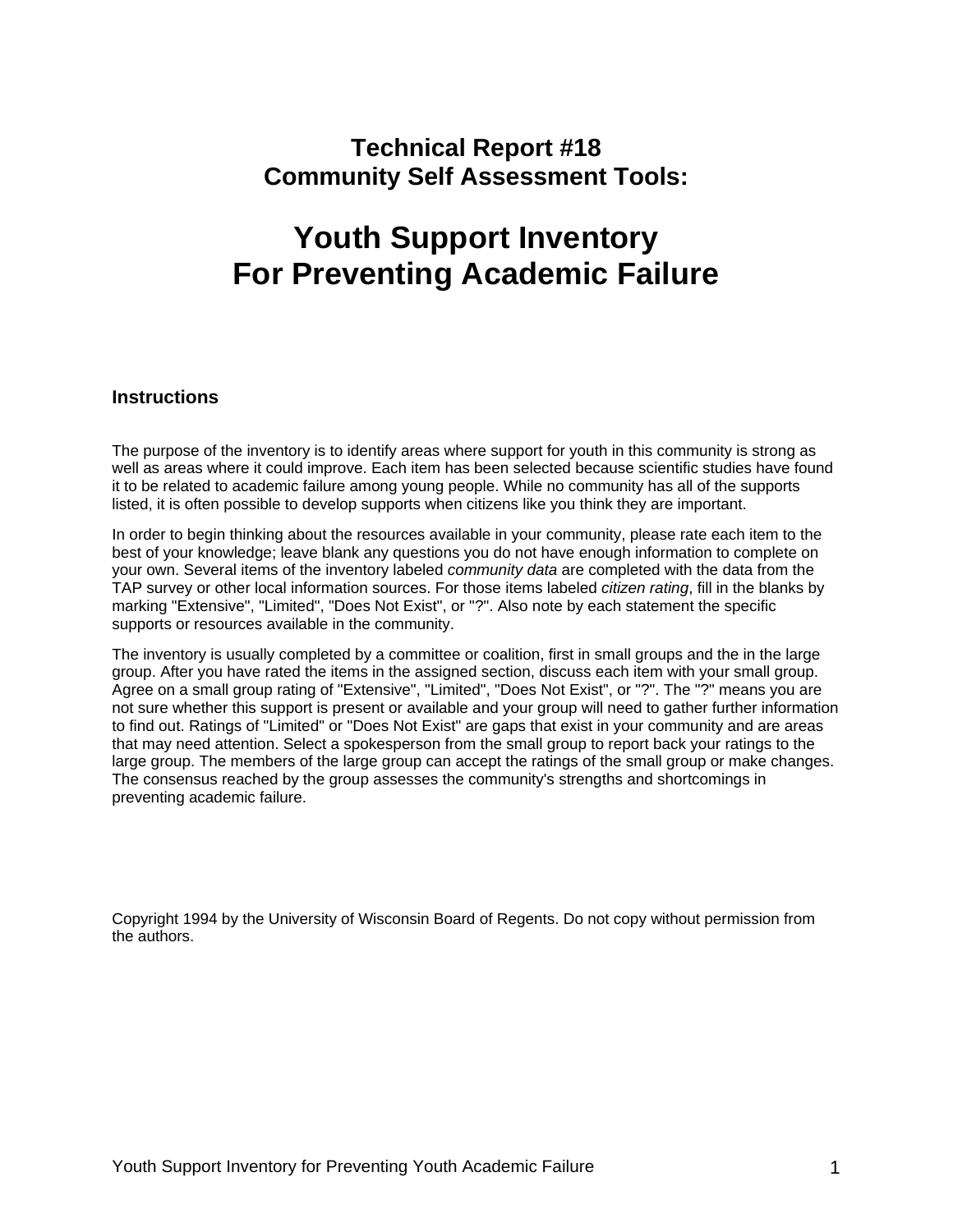### **Individual Factors**

- % 1. Percent of youth who agree or strongly agree that they are satisfied with themselves
- % 2. Percent of youth agree or strongly agree that they are able to do things as well as most other people
- % 3. Percent of youth who report drinking beer, wine or hard liquor once a week or more
- % 4. Percent of youth who report having 5 or more drinks in a row in the past month
- % 5. Percent of youth who report using marijuana once a week or more
- % 6. Juvenile arrest rate
	- % 7. Percent of youth belonging to ethnic or racial minority groups

| <b>Exten</b><br>-sive | Lim-<br>ited | <b>Does</b><br><b>Not</b><br><b>Exist</b> | ? |     |                                                                              |
|-----------------------|--------------|-------------------------------------------|---|-----|------------------------------------------------------------------------------|
|                       |              |                                           |   | 8.  | Teens in this community feel they are capable                                |
|                       |              |                                           |   | 9.  | Teens in this community feel good about themselves                           |
|                       |              |                                           |   | 10. | Teens in this community refrain from excessive alcohol<br>and other drug use |
|                       |              |                                           |   | 11. | Teens in this community do not engage in criminal or<br>delinquent behaviors |
|                       |              |                                           |   | 12. | Teen pregnancy is not a problem in this community                            |

**Family Support** 

#### **Parenting Practices**

- % 13. Percent of youth who agree or strongly agree that their parents are interested in what they learn and how well they do in school
- % 14. Percent of youth who report that their mother never explains the reasons for certain rules they must follow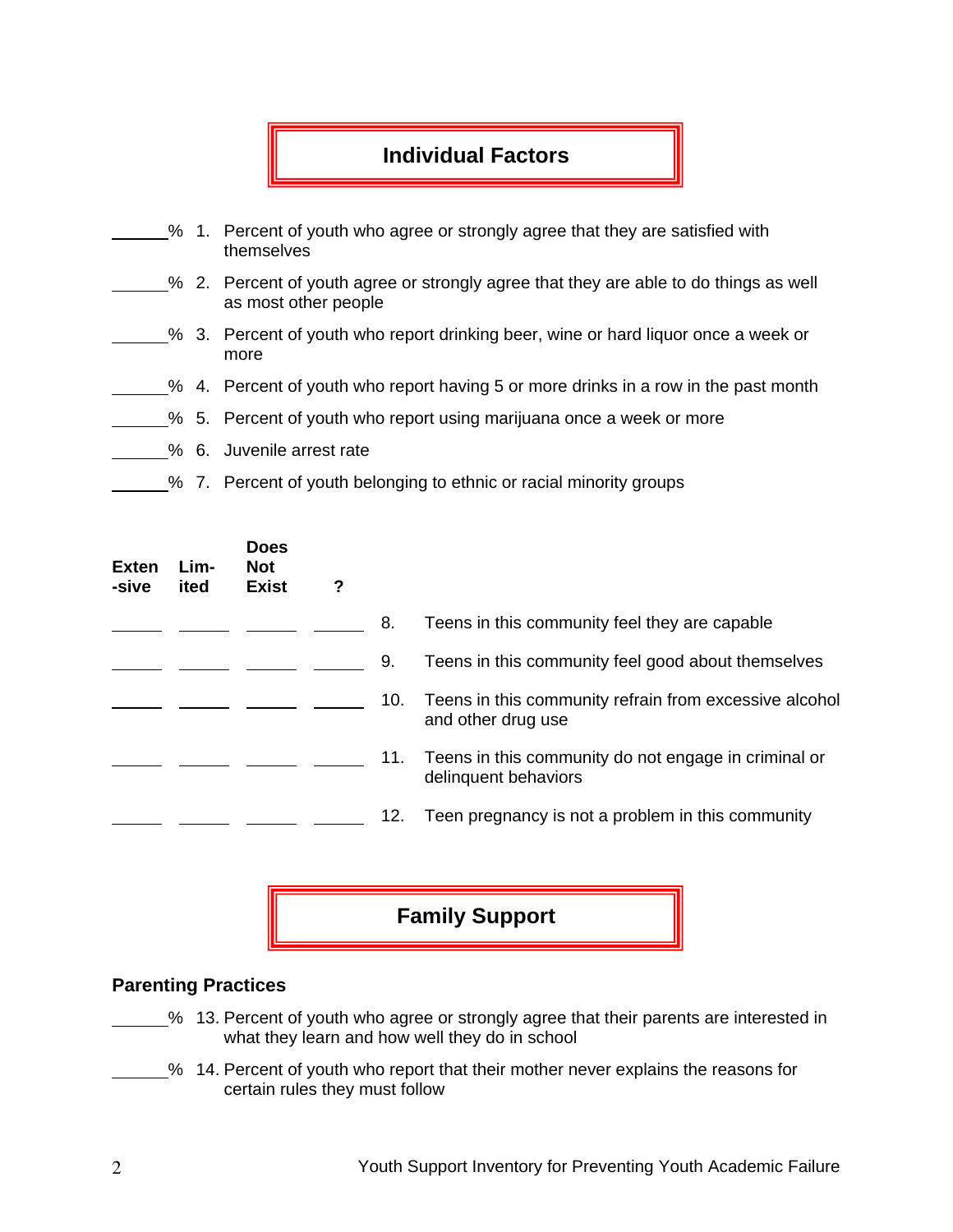- % 15. Percent of youth who report that their father never explains the reasons for certain rules they must follow
- <sup>26</sup> 16. Percent of youth who report never or rarely having a good talk in the past year with their mother about job or education plans after high school
- 5% 17. Percent of youth who report never or rarely having a good talk in the past year with their father about job or education plans after high school
- % 18. Percent of youth who report their mother cares about them
- 5% 19. Percent of youth who report that their father cares about them

| <b>Exten</b><br>-sive | Lim-<br>ited | <b>Does</b><br><b>Not</b><br><b>Exist</b> | ? |     |                                                                                                                                                                                               |
|-----------------------|--------------|-------------------------------------------|---|-----|-----------------------------------------------------------------------------------------------------------------------------------------------------------------------------------------------|
|                       |              |                                           |   | 20. | Parents explain the reasons for rules their teens must<br>follow                                                                                                                              |
|                       |              |                                           |   | 21. | Parents have high standards for their child's school<br>achievement                                                                                                                           |
|                       |              |                                           |   | 22. | Parents show interest and encourage their teen's future<br>education and job plans                                                                                                            |
|                       |              |                                           |   | 23. | Parents are involved in their children's school (i.e. help<br>with homework when asked, know child's teachers,<br>participate in parent-teacher conferences and attend<br>child's activities) |
|                       |              |                                           |   | 24. | Parents care about their children                                                                                                                                                             |
|                       |              |                                           |   | 25. | Parents set clear, consistent rules for their teens<br>regarding curfews, drug and alcohol use, and homework                                                                                  |
|                       |              |                                           |   | 26. | Parent education classes are available and accessible                                                                                                                                         |
|                       |              |                                           |   | 27. | Books and pamphlets on parenting are available                                                                                                                                                |
|                       |              |                                           |   | 28. | Parents have opportunities to meet, share and talk with<br>other parents                                                                                                                      |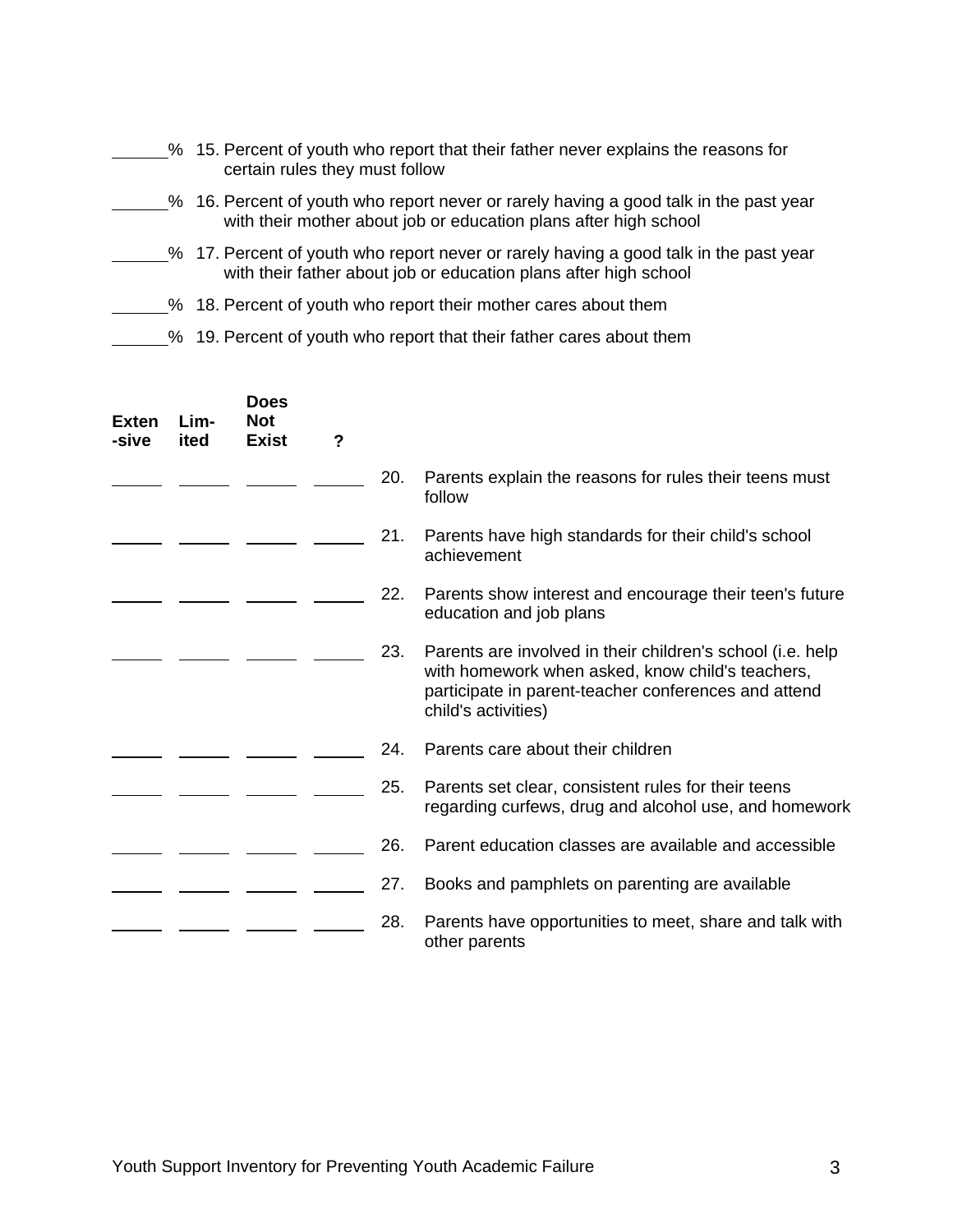#### **Support for Families in Transition**

5% 29. Percent of single parent and step parent families

**6. 20. Percent of youth whose mothers work full-time** 

| <b>Exten</b><br>-sive | Lim-<br>ited | <b>Does</b><br><b>Not</b><br><b>Exist</b> | 7 |     |                                                                                                                  |
|-----------------------|--------------|-------------------------------------------|---|-----|------------------------------------------------------------------------------------------------------------------|
|                       |              |                                           |   | 31. | Programs are available to help people deal with stressful<br>times (e.g. marriage, parenting, divorce, job loss) |
|                       |              |                                           |   | 32. | The community provides opportunities for working<br>parents to be involved in the lives of their children        |

**School Support** 

#### **Student Academic Performance**

<sup>26</sup> 33. Percent of students who report getting grades of C or below

% 34. Percent of youth who are behind at least one grade level

|  |  | 35. | Most students find their education relevant and high<br>quality                                           |
|--|--|-----|-----------------------------------------------------------------------------------------------------------|
|  |  | 36. | Programs are available for students who are failing,<br>especially in 4th, 5th and 6th grades             |
|  |  | 37. | Schools and teachers work with students who find school<br>irrelevant or experience academic difficulties |
|  |  | 38. | Summer programs are available for students<br>experiencing academic difficulties                          |

#### **Student Commitment to School**

% 39. Percent of students who report they enjoy going to school

- \_% 40. Percent of youth who report they will probably drop out before finishing high school
	- \_% 41. Percent of youth who report skipping at least one class in the past month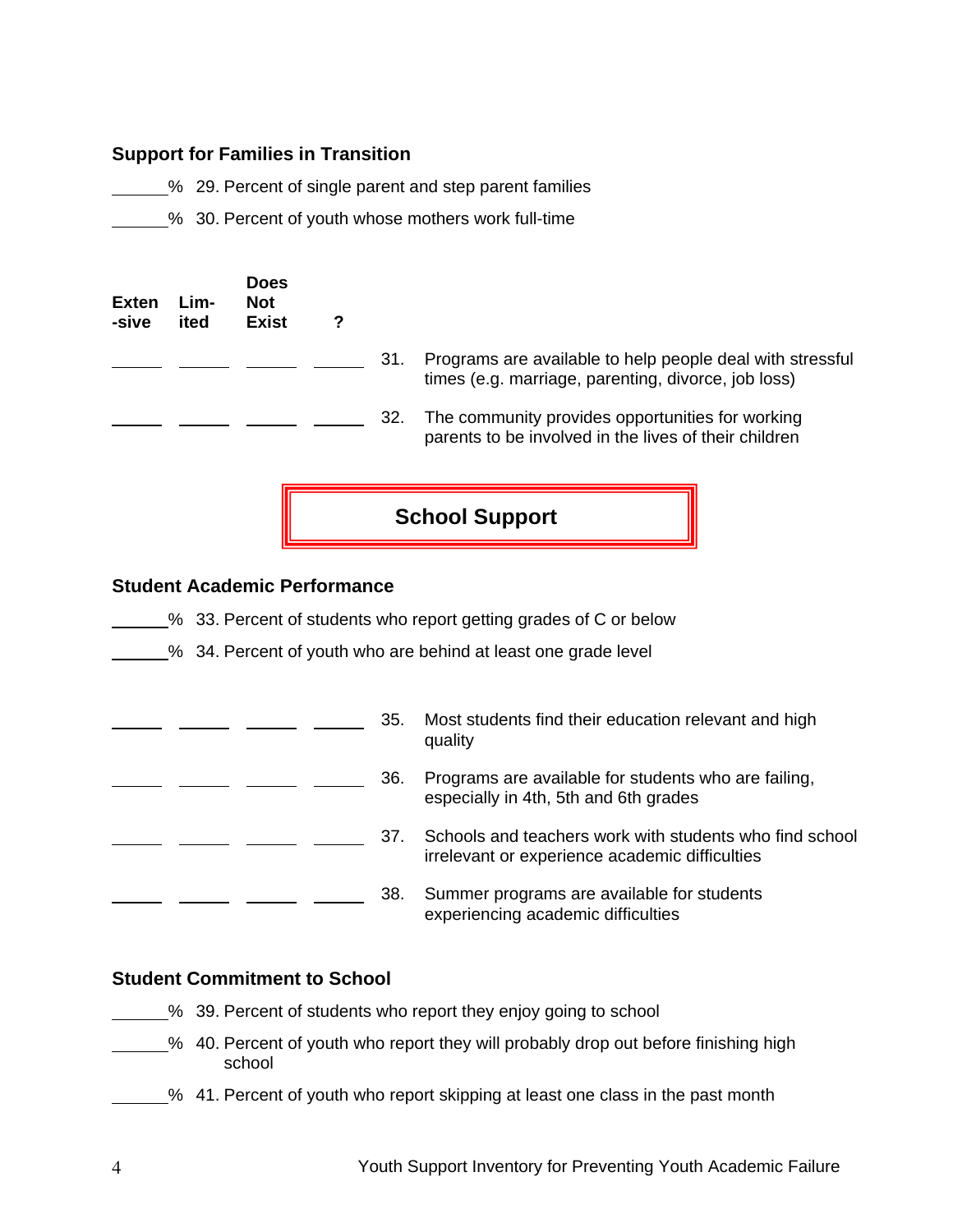<sup>2</sup>% 42. Percent of youth who are involved in school extracurricular activities

| Exten<br>-sive | Lim-<br>ited              | <b>Does</b><br>Not<br><b>Exist</b> | $\overline{\mathbf{?}}$ |     |                                                                                                                                                |
|----------------|---------------------------|------------------------------------|-------------------------|-----|------------------------------------------------------------------------------------------------------------------------------------------------|
|                |                           |                                    |                         | 43. | Students are involved in making decisions about school<br>life (i.e. rules for behavior, extracurricular activities,<br>school beautification) |
|                |                           |                                    |                         | 44. | Students are given the opportunity to learn skills<br>necessary for successful involvement in school activities                                |
|                |                           |                                    |                         | 45. | Students are recognized and rewarded for their<br>involvement in school                                                                        |
|                | <b>Teaching Practices</b> |                                    |                         |     |                                                                                                                                                |
|                |                           |                                    |                         | 46. | The school and teachers have clear rules and<br>expectations for students                                                                      |
|                |                           |                                    |                         | 47. | School rules are consistently enforced among students                                                                                          |
|                |                           |                                    |                         | 48. | Students have frequent opportunities to meet with<br>advisors or teachers                                                                      |
|                |                           |                                    |                         | 49. | Larger schools have programs and activities that provide<br>interaction in smaller groups                                                      |
|                |                           |                                    |                         | 50. | The school takes special steps to welcome new students                                                                                         |
|                |                           |                                    |                         | 51. | Teachers respect the differing values and experiences of<br>students from various ethnic backgrounds                                           |
|                |                           |                                    |                         | 52. | Schools utilize a variety of teaching techniques that<br>involve students in "learning by doing                                                |
|                |                           |                                    |                         | 53. | Teachers are interested in their students and enthusiastic<br>about teaching                                                                   |
|                |                           |                                    |                         | 54. | Efforts are made to challenge gifted students                                                                                                  |

#### **Support During School Transitions**

- % 55. Percent of 8th grade girls reporting grade point average of C or lower
- % 56. Percent of 8th grade boys reporting grade point average of C or lower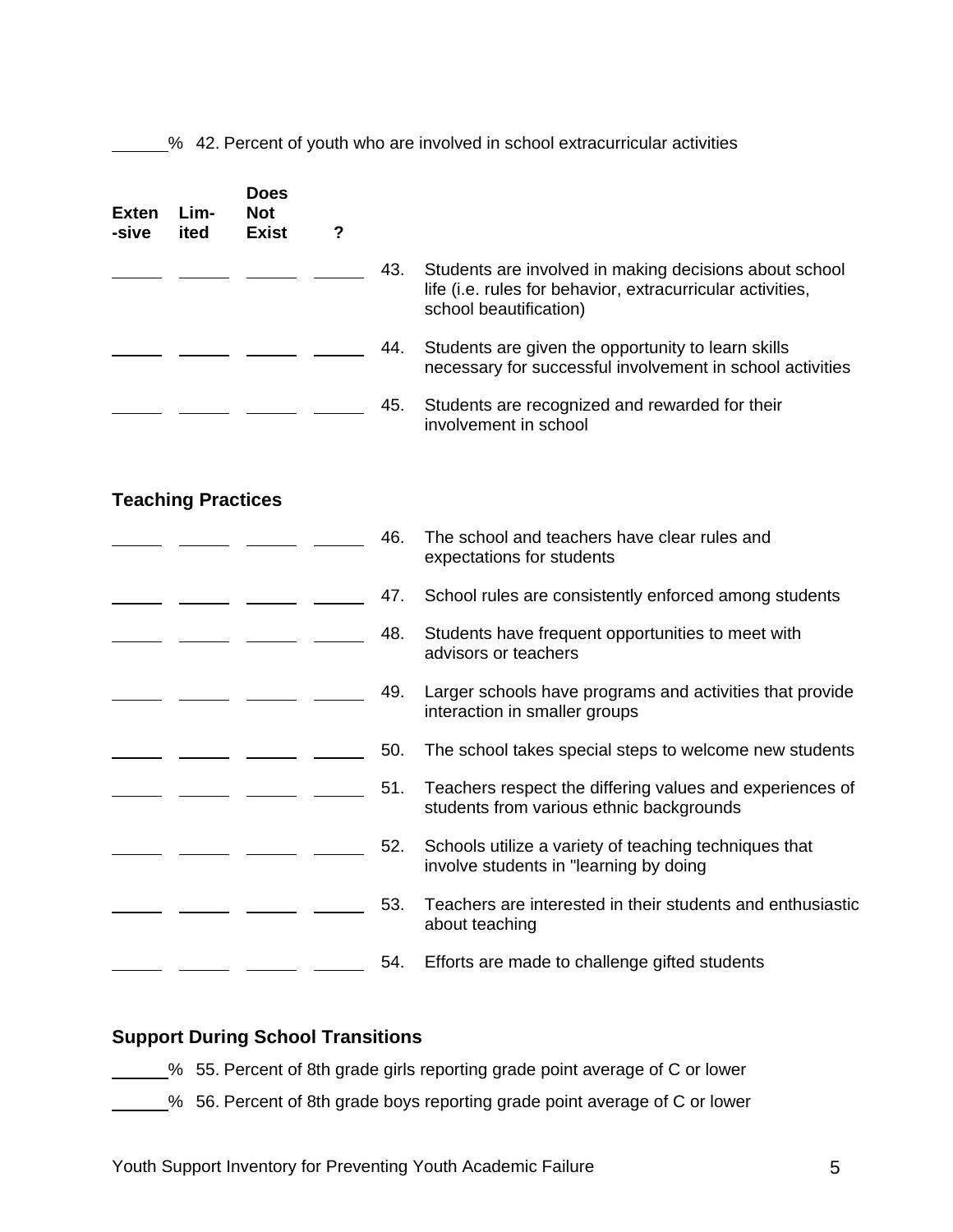% 57. Percent of 9th grade girls reporting grade point average of C or lower

<sup>26</sup> 58. Percent of 9th grade boys reporting grade point average of C or lower

| <b>Exten</b><br>-sive | Lim-<br>ited | Does<br><b>Not</b><br><b>Exist</b> |     |                                                                                                                             |
|-----------------------|--------------|------------------------------------|-----|-----------------------------------------------------------------------------------------------------------------------------|
|                       |              |                                    | 59. | Academic problems increase when students enter high<br>school                                                               |
|                       |              |                                    | 60. | The schools and community have formal means of<br>supporting students during changes from one school<br>building to another |

#### **School Environment**

- % 61. Percent of youth who report not going to school at least one day over the past month because of feeling unsafe at school or on the way to school
- <sup>26</sup> 62. Percent of youth who report that someone has threatened or injured them with a weapon at least once in the past year while on school property
- % 63. Percent of youth who report someone has stolen or deliberately damaged their personal property at least once in the past year on school property

|  |  | 64. | Teens feel that there is someone they can talk to at<br>school if they are having problems     |
|--|--|-----|------------------------------------------------------------------------------------------------|
|  |  | 65. | Children in all grades attend high quality schools                                             |
|  |  | 66. | Schools value academic activities as much as athletics<br>and other extracurricular activities |
|  |  | 67. | School administrators are supportive of teachers                                               |
|  |  | 68. | School administrators involve teachers in decisions and<br>planning                            |
|  |  | 69. | School staff has opportunities to upgrade their training                                       |
|  |  | 70. | Schools communicate with parents about school activities<br>and encourage their participation  |
|  |  | 71. | Schools provide opportunities for parent involvement<br>during nonwork hours                   |
|  |  | 72. | The school environment is safe and orderly                                                     |
|  |  |     |                                                                                                |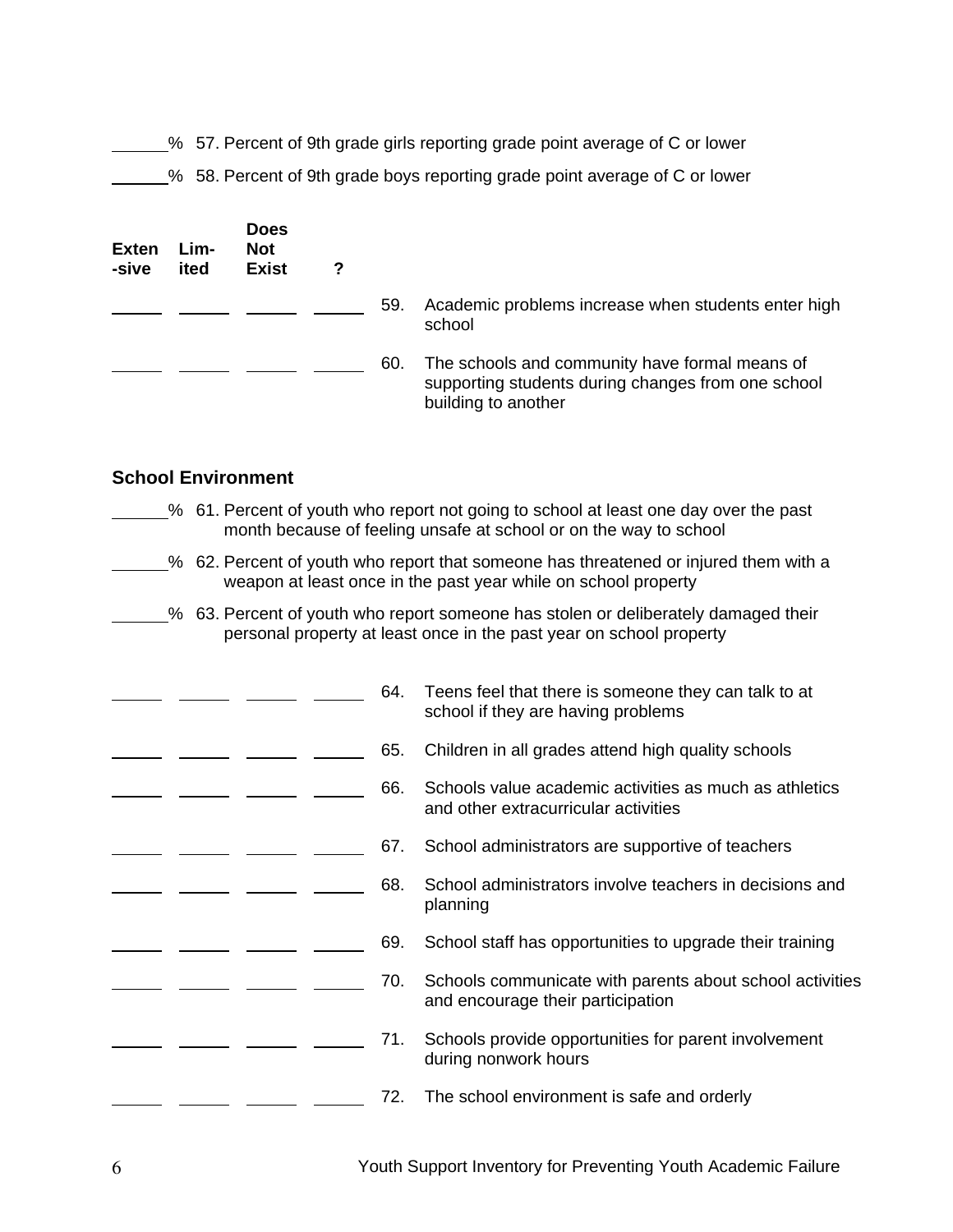### **Peer Climate**

% 73. Percent of youth who worry about not fitting in with other kids at school

| <b>Exten</b><br>-sive | Lim-<br>ited | <b>Does</b><br><b>Not</b><br><b>Exist</b> | ? |     |                                                                                               |
|-----------------------|--------------|-------------------------------------------|---|-----|-----------------------------------------------------------------------------------------------|
|                       |              |                                           |   | 74. | Students encourage each other to do well in school                                            |
|                       |              |                                           |   | 75. | School and community efforts attempt to change negative<br>youth attitudes towards school     |
|                       |              |                                           |   | 76. | Dropouts who return to school and complete high school<br>are visible, supported and rewarded |

# **Community Support**

- % 77. Percent of youth who worry quite a bit or very much about their family having enough money
- % 78. Percent of families with children living in poverty
- <sup>%</sup> 79. Percent economic growth in community over past year
- % 80. Unemployment rate in the community
- <sup>26</sup> 81. Percent of children eligible for Head Start who are not being served
- 5% 82. Percent of mothers who have finished high school
- % 83. Percent of fathers who have finished high school

|  |  | 84. | Opportunities are available for adults to earn a G.E.D.                      |
|--|--|-----|------------------------------------------------------------------------------|
|  |  | 85. | Families have adequate financial resources                                   |
|  |  | 86. | Programs exist that help families deal with limited<br>financial resources   |
|  |  | 87. | The community supports education and high quality<br>schools                 |
|  |  | 88. | Local businesses and other organizations provide<br>resources to the schools |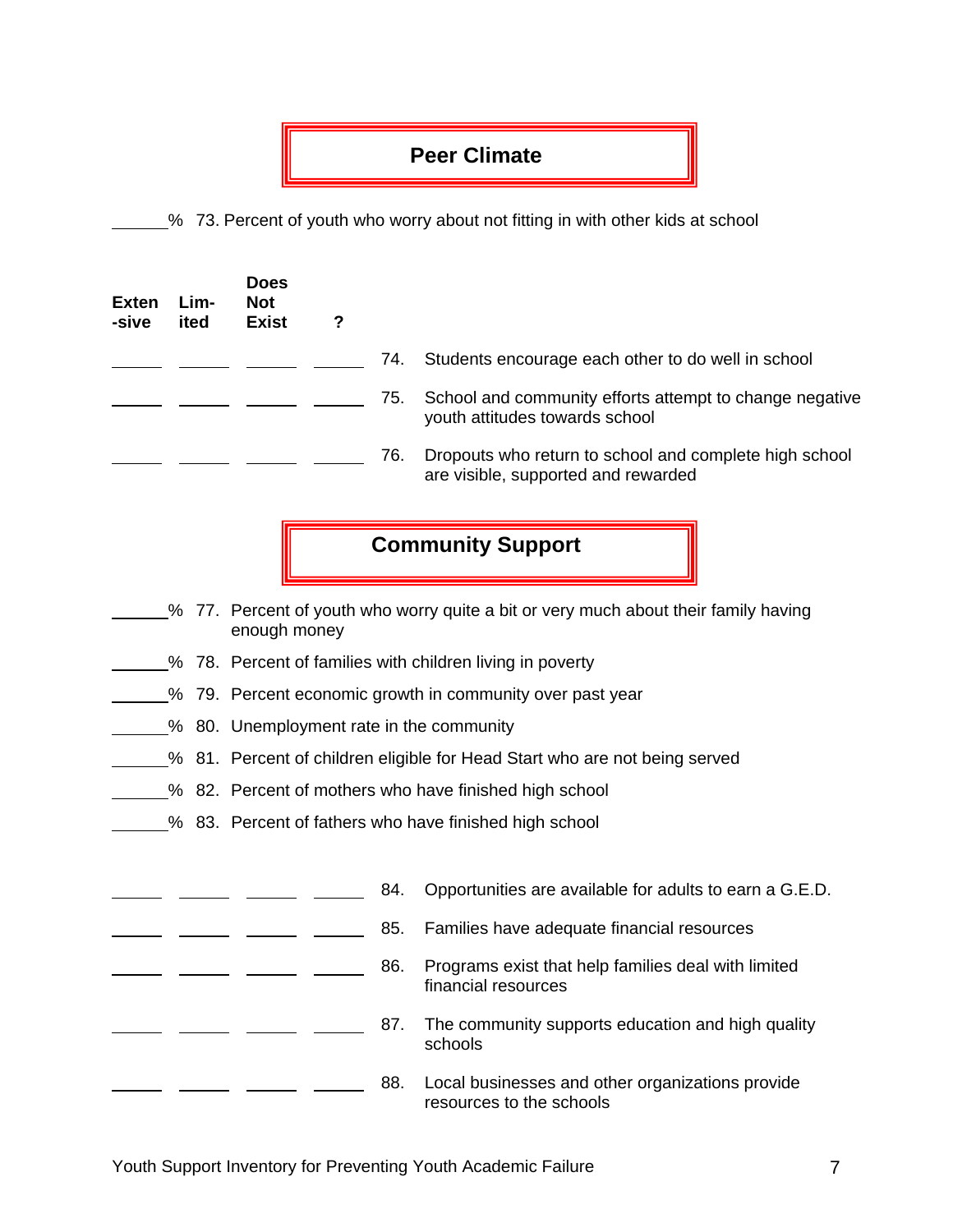|                                                                                                                                        | <b>Not</b><br><b>Exist</b> | ? |                           |                                                                                                                 |
|----------------------------------------------------------------------------------------------------------------------------------------|----------------------------|---|---------------------------|-----------------------------------------------------------------------------------------------------------------|
|                                                                                                                                        |                            |   | 89.                       | Youth receive equal encouragement to pursue a good job<br>or higher education                                   |
|                                                                                                                                        |                            |   | 90.                       | Local businesses and community leaders contribute to<br>school enrichment and dropout prevention programs       |
|                                                                                                                                        |                            |   |                           | <b>Meaningful Youth Roles</b>                                                                                   |
|                                                                                                                                        |                            |   |                           | % 91. Social skills training is available to students in all grade levels                                       |
| % 92. Older youth interact with and serve as positive role models for youth (e.g. peer<br>counseling, mentoring, or tutoring programs) |                            |   |                           |                                                                                                                 |
|                                                                                                                                        |                            |   | 93.                       | Clubs or other after-school activities exist that encourage<br>academic, athletic, artistic, or other interests |
|                                                                                                                                        |                            |   |                           |                                                                                                                 |
|                                                                                                                                        |                            |   |                           |                                                                                                                 |
|                                                                                                                                        |                            |   |                           | % 95. Percent of youth who work more than 20 hours per week                                                     |
|                                                                                                                                        | Lim-<br>ited               |   | The Adolescent Work Place | % 94. Percent of youth employed by age 16                                                                       |

**120. [20]** 96. Youth refrain from working more than 20 hours per week  $\overline{a}$  and  $\overline{a}$ 97. Teacher expectations remain high even when students are employed

Developed by Lynn Magdol, Youth Futures Project Assistant, Karen Bogenschneider, and Mary R. Huser, Youth Outreach Educator, UW-Madison/Extension, 1992; Revised 1994. To reprint, contact Professor Karen Bogenschneider at (608) 262-4070.

#### **Citation Information:**

**Does** 

Magdol, L., Bogenschneider, K., & Huser, M. R. (1994). *Youth Support Inventory for Preventing Academic Failure.* (Wisconsin Youth Futures Technical Report No. 18, 8 pgs.). Madison, WI: University of Wisconsin-Madison/Extension.